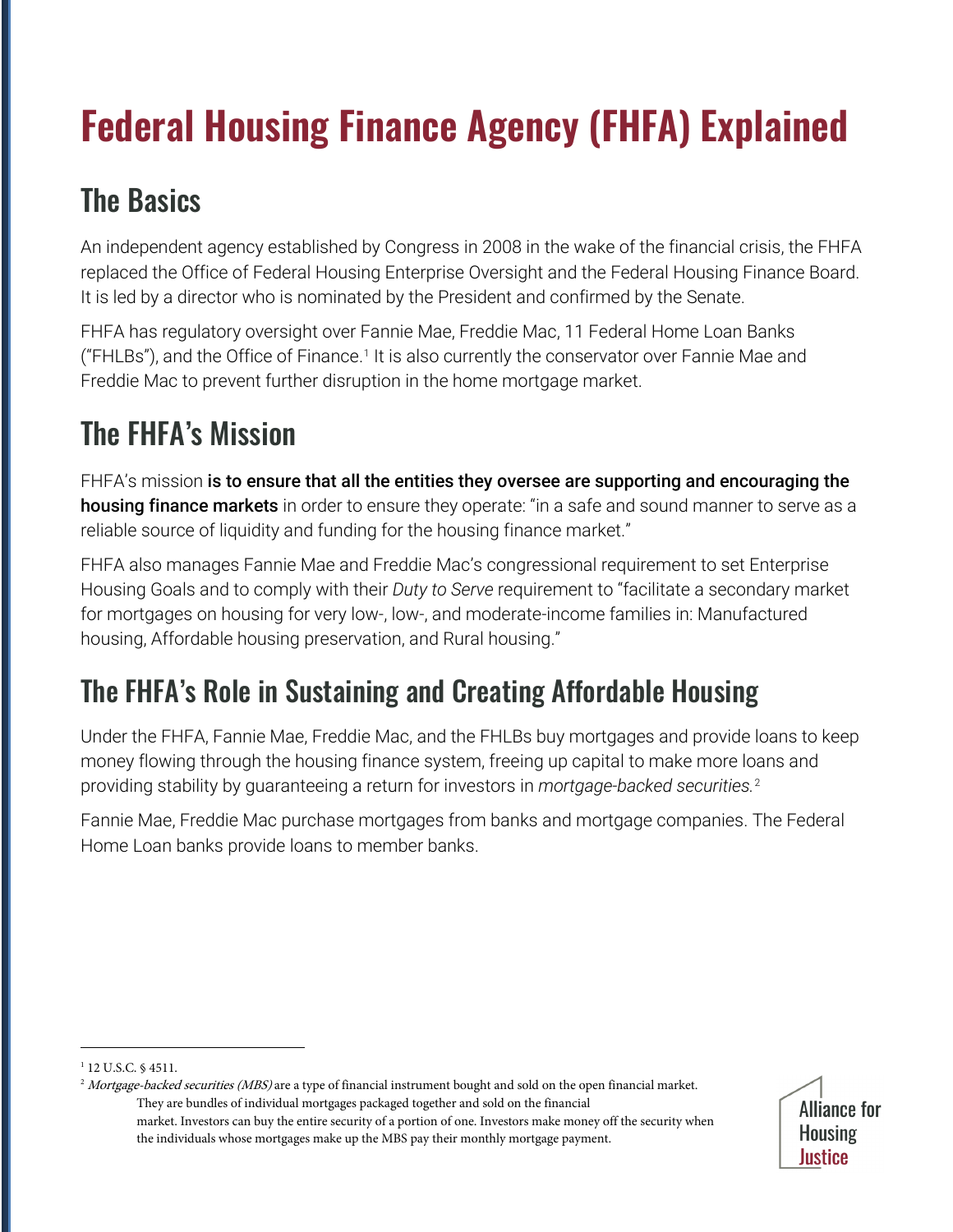Requirements like "Duty to Serve" are intended to ensure that capital is flowing not just for the market rate and above-market housing development, but for the creation and preservation of affordable housing as well. Affordable housing often has a lower rate of return than market rate housing and left to an unregulated market it would be even more difficult to finance if there were not requirements to serve that market.

FHFA has other mechanisms for preserving affordable housing: In their role setting policy and procedures for Fannie, Freddie, and the Home Loan Banks; they can pause evictions and foreclosures for mortgages; [3](#page-1-0) create mortgage forbearance programs; [4](#page-1-1) purchase failing mortgages on the private market<sup>[5](#page-1-2)</sup> and change mortgage requirements.<sup>[6](#page-1-3)</sup>

For a more in-depth look at FHFA's role in multi-family housing, see the Revolving Door Project's "Multifamily [Housing and the FHFA"](https://therevolvingdoorproject.org/multifamily-housing-and-the-fhfa/) [fact sheet.](https://therevolvingdoorproject.org/multifamily-housing-and-the-fhfa/)

#### THE FHFA's Jurisdiction on Housing

- Works towards providing low- and moderateincome families with "safe and affordable" mortgages through the entities they oversee. [7](#page-1-4)
- Encourages the development of affordable housing within the agencies it oversees (Fannie Mae/Freddie Mac and FHLBs) through funding.<sup>[8](#page-1-5)</sup>

#### How Fannie Mae & Freddie Mac Work

Banks and mortgage companies make loans to multi-family and individual home buyers, providing funds for purchase and taking monthly payments from the borrower to pay down the loan – or mortgage – over decades.

Fannie and Freddie buy mortgages from banks right after they're made, combine them with other mortgages and sell them to investors as Mortgage-Backed Securities ("MBS"). This frees up funds for lenders to make more mortgages without waiting for borrowers to make monthly payments over decades.

Financial markets have historically assumed that Fannie and Freddie investments came with government guarantees; investors expected Fannie and Freddie MBS investments to be safe and backed by U.S. taxpayers. Since Fannie and Freddie came under conservatorship, this implicit guarantee has become explicit.

May establish tenant protections or moratoriums on mortgage/evictions/etc. when needed.

<sup>8</sup> Federal Housing Finance Agency, FHFA Authorizes More than \$1 Billion for Affordable Housing Funds (Mar. 1, 2021), available at https://www.fhfa.gov/Media/PublicAffairs/Pages/FHFA-Authorizes-More-than-\$1-Billionfor-Affordable- Housing-Funds.aspx



<span id="page-1-0"></span><sup>&</sup>lt;sup>3</sup> Federal Housing Finance Agency, FHFA Extends Foreclosure and Eviction Moratorium (May 14, 2020), available at https://www.fhfa.gov/Media/ [PublicAffairs/Pages/FHFA-Extends-Foreclosure-and-Eviction-Moratorium.aspx](https://www.fhfa.gov/Media/PublicAffairs/Pages/FHFA-Extends-Foreclosure-and-Eviction-Moratorium.aspx)

<span id="page-1-1"></span><sup>4</sup> Federal Housing Finance Agency, FHFA Extends Foreclosure and REO Eviction Moratoriums and COVID Forbearance Period (Feb. 2, 2021), available at [https://www.fhfa.gov/Media/PublicAffairs/Pages/FHFA-Extends-Foreclosure-and-REO-Eviction-Moratoriums-and-](https://www.fhfa.gov/Media/PublicAffairs/Pages/FHFA-Extends-Foreclosure-and-REO-Eviction-Moratoriums-and-COVID-Forbearance-Period.aspx)[COVID-Forbearance-Period.aspx](https://www.fhfa.gov/Media/PublicAffairs/Pages/FHFA-Extends-Foreclosure-and-REO-Eviction-Moratoriums-and-COVID-Forbearance-Period.aspx)

<span id="page-1-2"></span><sup>&</sup>lt;sup>5</sup> Federal Housing Finance Agency, FHFA Announces that Enterprises will Purchase Qualified Loans in Forbearance to Keep Lending Flowing (Apr. 22, 2020), available at https://www.fhfa.gov/Media/PublicAffairs/Pages/FHFA-Announces-that-Enterprises-will-Purchase-Qualified-Loans.aspx

<span id="page-1-3"></span><sup>6</sup> The Federal Housing Finance Agency, FHFA Extends Loan Processing Flexibilities for Fannie Mae and Freddie Mac Customers (May 5, 2020), available at [https://www.fhfa.gov/Media/PublicAffairs/Pages/FHFA-Extends-Loan-Processing-](https://www.fhfa.gov/Media/PublicAffairs/Pages/FHFA-Extends-Loan-Processing-%20Flexibilities-for-Fannie-Mae-and-Freddie-Mac-Customers.aspx) Flexibilities-for-[Fannie-Mae-and-Freddie-Mac-Customers.aspx](https://www.fhfa.gov/Media/PublicAffairs/Pages/FHFA-Extends-Loan-Processing-%20Flexibilities-for-Fannie-Mae-and-Freddie-Mac-Customers.aspx)

<span id="page-1-5"></span><span id="page-1-4"></span><sup>7</sup> 12 U.S.C. § 4513